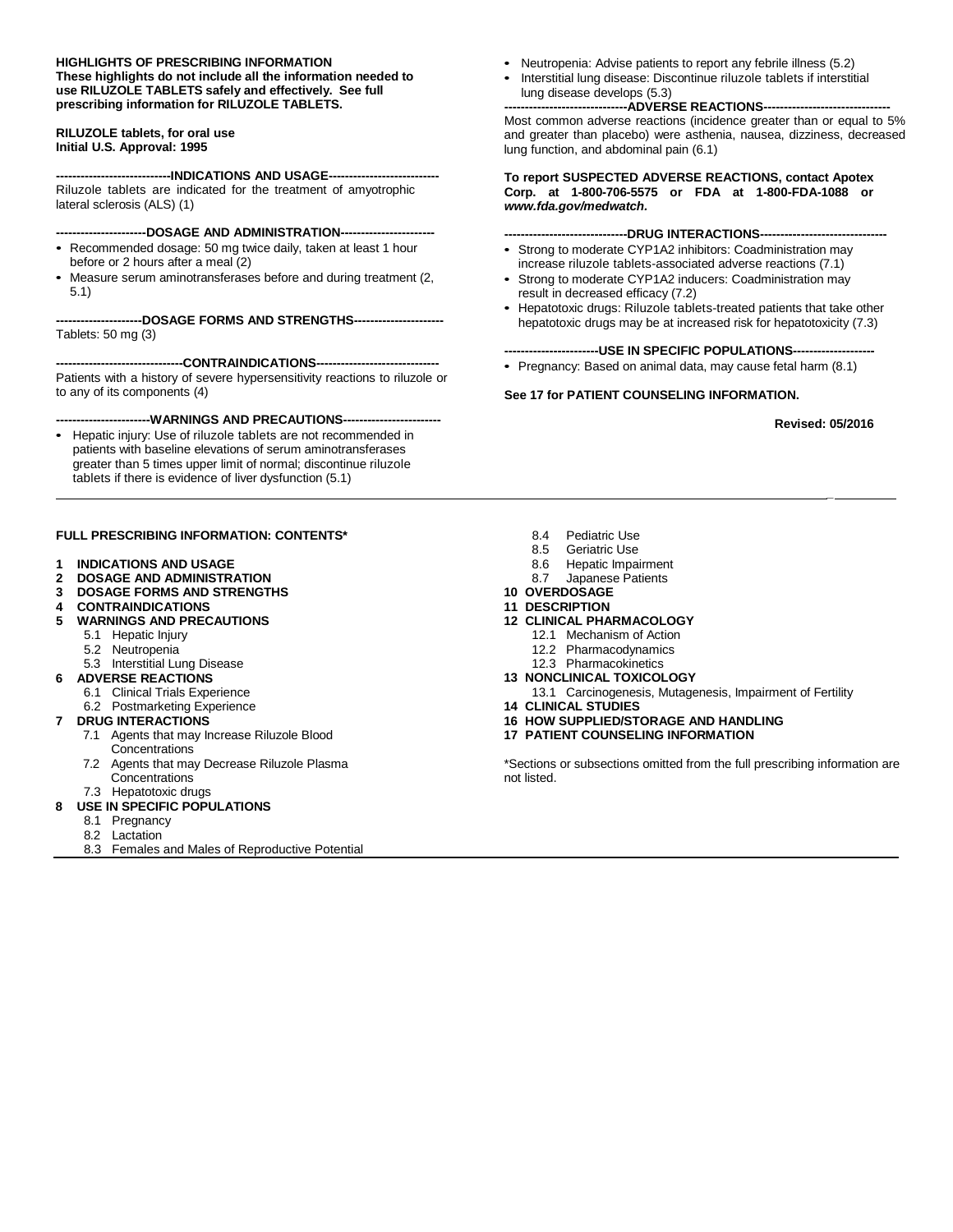#### <span id="page-1-0"></span>**FULL PRESCRIBING INFORMATION**

#### **1 INDICATIONS AND USAGE**

Riluzole tablets are indicated for the treatment of amyotrophic lateral sclerosis (ALS).

#### **2 DOSAGE AND ADMINISTRATION**

The recommended dosage for riluzole tablets is 50 mg taken orally twice daily. Riluzole tablets should be taken at least 1 hour before or 2 hours after a meal *[see Clinical Pharmacology (12.3)]*.

Measure serum aminotransferases before and during treatment with riluzole tablets *[see Warnings and Precautions (5.1)].*

#### **3 DOSAGE FORMS AND STRENGTHS**

50 mg tablets: white to off-white coloured, film-coated, capsule shaped, biconvex and debossed with "APO" on one side and "RI-50" on the other side.

#### **4 CONTRAINDICATIONS**

Riluzole tablets are contraindicated in patients with a history of severe hypersensitivity reactions to riluzole or to any of its components (anaphylaxis has occurred) *[see Adverse Reactions (6.1)]*.

## **5 WARNINGS AND PRECAUTIONS**

#### **5.1 Hepatic Injury**

Cases of drug-induced liver injury, some of which were fatal, have been reported in patients taking riluzole tablets. Asymptomatic elevations of hepatic transaminases have also been reported, and in some patients have recurred upon rechallenge with riluzole tablets.

In clinical studies, the incidence of elevations in hepatic transaminases was greater in riluzole tablets-treated patients than placebo-treated patients. The incidence of elevations of ALT above 5 times the upper limit of normal (ULN) was 2% in riluzole tablets-treated patients. Maximum increases in ALT occurred within 3 months after starting riluzole tablets. About 50% and 8% of riluzole tablets-treated patients in pooled Studies 1 and 2, had at least one elevated ALT level above ULN and above 3 times ULN, respectively *[see Clinical Studies (14)].*

Monitor patients for signs and symptoms of hepatic injury, every month for the first 3 months of treatment, and periodically thereafter. The use of riluzole tablets is not recommended if patients develop hepatic transaminases levels greater than 5 times the ULN. Discontinue riluzole tablets if there is evidence of liver dysfunction (e.g., elevated bilirubin).

#### **5.2 Neutropenia**

Cases of severe neutropenia (absolute neutrophil count less than 500 per mm<sup>3</sup>) within the first 2 months of riluzole tablets treatment have been reported. Advise patients to report febrile illnesses.

#### **5.3 Interstitial Lung Disease**

Interstitial lung disease, including hypersensitivity pneumonitis, has occurred in patients taking riluzole tablets. Discontinue riluzole tablets immediately if interstitial lung disease develops.

#### **6 ADVERSE REACTIONS**

The following adverse reactions are described below and elsewhere in the labeling:

- Hepatic Injury *[see Warnings and Precautions (5.1)]*
- Neutropenia *[see Warnings and Precautions (5.2)]*
- Interstitial lung disease *[see Warnings and Precautions (5.3)]*

#### **6.1 Clinical Trials Experience**

Because clinical trials are conducted under widely varying conditions, adverse reaction rates observed in the clinical trials of a drug cannot be directly compared to rates in the clinical trials of another drug and may not reflect the rates observed in practice.

#### Adverse Reactions in Controlled Clinical Trials

In the placebo-controlled clinical trials in patients with ALS (Study 1 and 2), a total of 313 patients received riluzole tablets 50 mg twice daily *[see Clinical Studies (14)]*. The most common adverse reactions in the riluzole tablets group (in at least 5% of patients and more frequently than in the placebo group) were asthenia, nausea, dizziness, decreased lung function, and abdominal pain. The most common adverse reactions leading to discontinuation in the riluzole tablets group were nausea, abdominal pain, constipation, and elevated ALT.

There was no difference in rates of adverse reactions leading to discontinuation in females and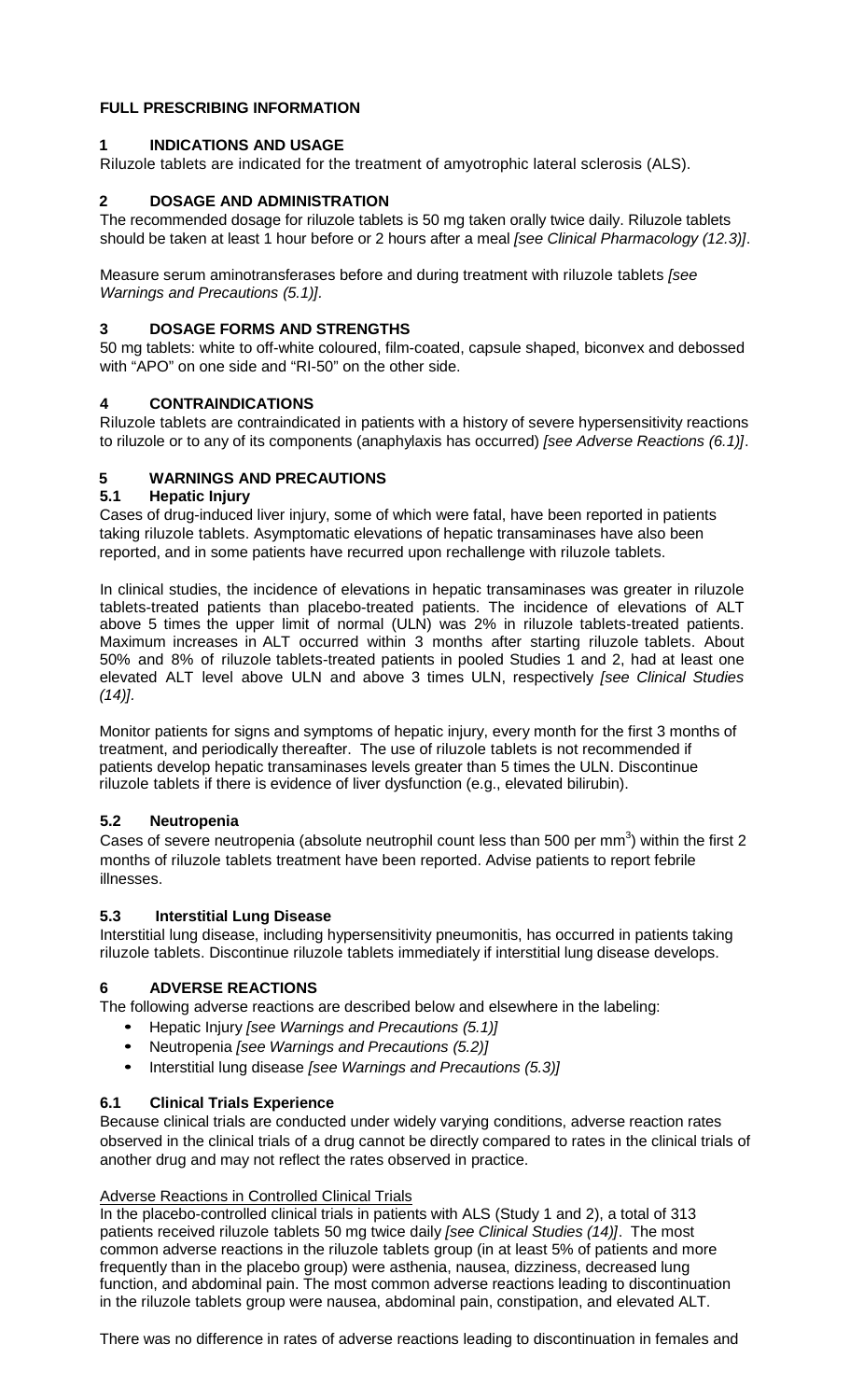<span id="page-2-0"></span>males. However, the incidence of dizziness was higher in females (11%) than in males (4%). The adverse reaction profile was similar in older and younger patients. There were insufficient data to determine if there were differences in the adverse reaction profile in different races.

Table 1 lists adverse reactions that occurred in at least 2% of riluzole tablets-treated patients (50 mg twice daily) in pooled Study 1 and 2, and at a higher rate than placebo.

#### **Table 1. Adverse Reactions in Pooled Placebo-Controlled Trials (Studies 1 and 2) in Patients with ALS**

|                                | <b>Riluzole tablets</b><br>50 mg twice daily<br>$(N=313)$ | <b>Placebo</b><br>$(N=320)$ |
|--------------------------------|-----------------------------------------------------------|-----------------------------|
| Asthenia                       | 19%                                                       | 12%                         |
| Nausea                         | 16%                                                       | 11%                         |
| Decreased lung function        | 10%                                                       | 9%                          |
| Hypertension                   | 5%                                                        | 4%                          |
| Abdominal pain                 | 5%                                                        | 4%                          |
| Vomiting                       | 4%                                                        | 2%                          |
| Arthralgia                     | 4%                                                        | 3%                          |
| <b>Dizziness</b>               | 4%                                                        | 3%                          |
| Dry mouth                      | 4%                                                        | 3%                          |
| Insomnia                       | 4%                                                        | 3%                          |
| Pruritus                       | 4%                                                        | 3%                          |
| Tachycardia                    | 3%                                                        | 1%                          |
| Flatulence                     | 3%                                                        | 2%                          |
| Increased cough                | 3%                                                        | 2%                          |
| Peripheral edema               | 3%                                                        | 2%                          |
| <b>Urinary Tract Infection</b> | 3%                                                        | 2%                          |
| Circumoral paresthesia         | 2%                                                        | 0%                          |
| Somnolence                     | 2%                                                        | 1%                          |
| Vertigo                        | 2%                                                        | 1%                          |
| Eczema                         | 2%                                                        | 1%                          |

## **6.2 Postmarketing Experience**

The following adverse reactions have been identified during postapproval use of riluzole tablets. Because these reactions are reported voluntarily from a population of uncertain size, it is not always possible to reliably estimate their frequency or establish a causal relationship to drug exposure.

- Acute hepatitis and icteric toxic hepatitis *[see Warnings and Precautions (5.1)]*
- Renal tubular impairment

## **7 DRUG INTERACTIONS**

## **7.1 Agents that may Increase Riluzole Blood Concentrations**

#### CYP1A2 inhibitors

Co-administration of riluzole tablets (a CYP1A substrate) with CYP1A2 inhibitors was not evaluated in a clinical trial; however, *in vitro* findings suggest an increase in riluzole exposure is likely. The concomitant use of strong or moderate CYP1A2 inhibitors (e.g., ciprofloxacin, enoxacin, fluvoxamine, methoxsalen, mexiletine, oral contraceptives, thiabendazole, vemurafenib, zileuton) with riluzole tablets may increase the risk of riluzole tablets-associated adverse reactions *[see Clinical Pharmacology (12.3)]*.

## **7.2 Agents that may Decrease Riluzole Plasma Concentrations**

#### CYP1A2 inducers

Co-administration of riluzole tablets (a CYP1A substrate) with CYP1A2 inducers was not evaluated in a clinical trial; however, *in vitro* findings suggest a decrease in riluzole exposure is likely. Lower exposures may result in decreased efficacy *[see Clinical Pharmacology (12.3)]*.

#### **7.3 Hepatotoxic Drugs**

Clinical trials in ALS patients excluded patients on concomitant medications which were potentially hepatotoxic, (*e.g.,* allopurinol, methyldopa, sulfasalazine). Riluzole tablets-treated patients who take other hepatotoxic drugs may be at an increased risk for hepatotoxicity *[see Warnings and Precautions (5.1)]*.

## **8 USE IN SPECIFIC POPULATIONS**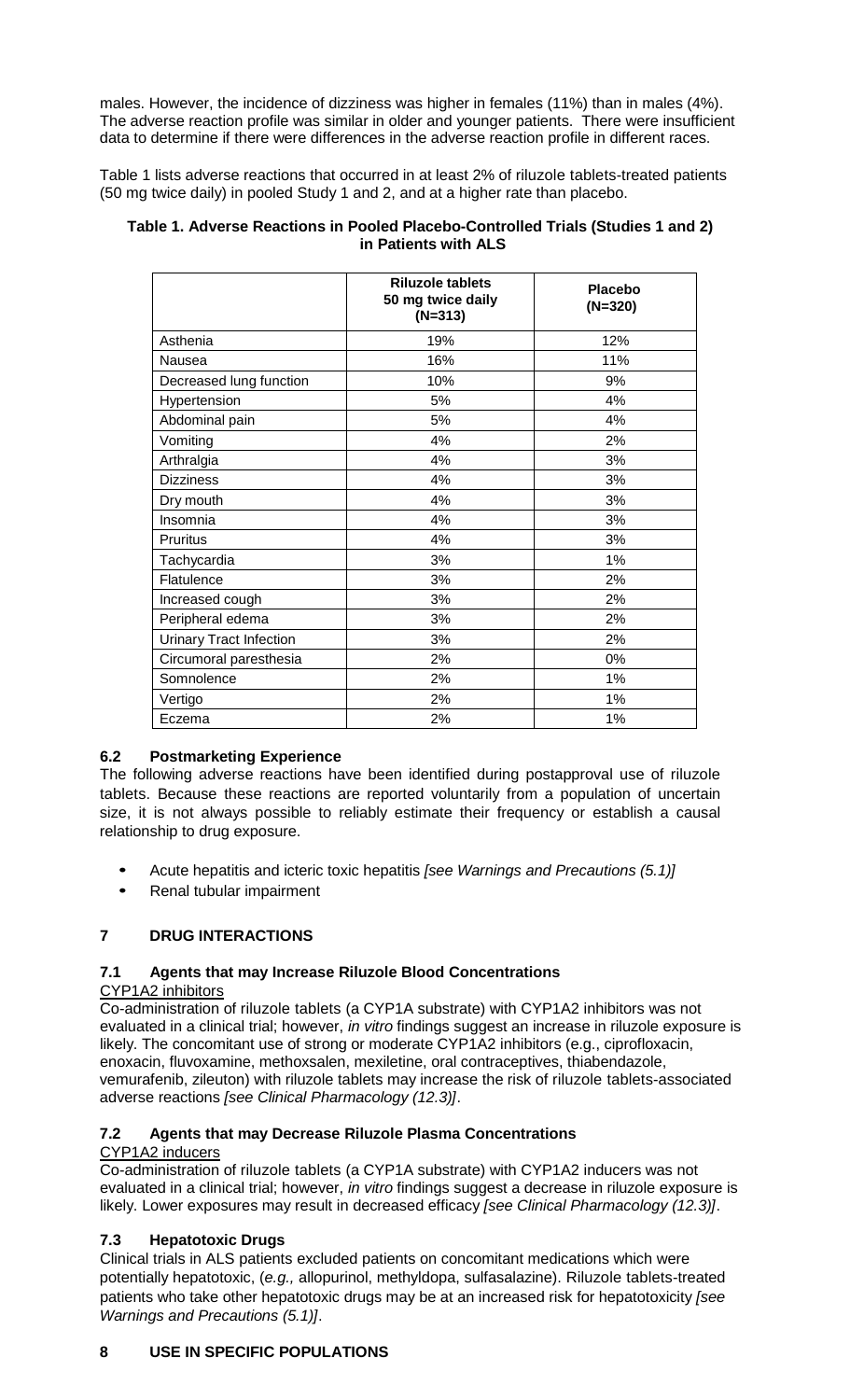#### <span id="page-3-0"></span>**8.1 Pregnancy**

#### Risk Summary

There are no studies of riluzole tablets in pregnant women, and case reports have been inadequate to inform the drug-associated risk. The background risk for major birth defects and miscarriage in patients with amyotrophic lateral sclerosis is unknown. In the U.S. general population, the background risk of major birth defects and miscarriage in clinically recognized pregnancies is 2 to 4% and 15 to 20%, respectively.

In studies in which riluzole was administered orally to pregnant animals, developmental toxicity (decreased embryofetal/offspring viability, growth, and functional development) was observed at clinically relevant doses *[see Data]*. Based on these results, women should be advised of a possible risk to the fetus associated with use of riluzole tablets during pregnancy.

## **Data**

## *Animal Data*

Oral administration of riluzole (3, 9, or 27 mg/kg/day) to pregnant rats during the period of organogenesis resulted in decreases in fetal growth (body weight and length) at the high dose. The mid dose, a no-effect dose for embryofetal developmental toxicity, is approximately equal to the recommended human daily dose (RHDD, 100 mg) on a mg/m<sup>2</sup> basis. When riluzole was administered orally (3, 10, or 60 mg/kg/day) to pregnant rabbits during the period of organogenesis, embryofetal mortality was increased at the high dose and fetal body weight was decreased and morphological variations increased at all but the lowest dose tested. The noeffect dose (3 mg/kg/day) for embryofetal developmental toxicity is less than the RHDD on a  $mg/m<sup>2</sup>$  basis. Maternal toxicity was observed at the highest dose tested in rat and rabbit.

When riluzole was orally administered (3, 8, or 15 mg/kg/day) to male and female rats prior to and during mating and to female rats throughout gestation and lactation, increased embryofetal mortality and decreased postnatal offspring viability, growth, and functional development were observed at the high dose. The mid dose, a no-effect dose for pre- and postnatal developmental toxicity, is approximately equal to the RHDD on a mg/m<sup>2</sup> basis.

## **8.2 Lactation**

#### Risk Summary

It is not known if riluzole is excreted in human milk. Riluzole or its metabolites have been detected in milk of lactating rat. Women should be advised that many drugs are excreted in human milk and that the potential for serious adverse reactions in nursing infants from riluzole tablets is unknown.

#### **8.3 Females and Males of Reproductive Potential**

In rats, oral administration of riluzole resulted in decreased fertility indices and increases in embryolethality *[see Nonclinical Toxicology (13.1)]*.

## **8.4 Pediatric Use**

Safety and effectiveness of riluzole tablets in pediatric patients have not been established.

## **8.5 Geriatric Use**

In clinical studies of riluzole tablets, 30% of patients were 65 years and over. No overall differences in safety or effectiveness were observed between these subjects and younger subjects, and other reported clinical experience has not identified differences in responses between the elderly and younger patients, but greater sensitivity of some older individuals cannot be ruled out.

#### **8.6 Hepatic Impairment**

Patients with mild [Child-Pugh's (CP) score A] or moderate (CP score B) hepatic impairment had increases in AUC compared to patients with normal hepatic function. Thus, patients with mild or moderate hepatic impairment may be at increased of adverse reactions. The impact of severe hepatic impairment on riluzole exposure is unknown.

Use of riluzole tablets is not recommended in patients with baseline elevation of elevations of serum aminotransferases greater than 5 times upper limit of normal or evidence of liver dysfunction (e.g., elevated bilirubin) *[Clinical Pharmacology (12.3)]*.

#### **8.7 Japanese Patients**

Japanese patients are more likely to have higher riluzole concentrations. Consequently, the risk of adverse reactions may be greater in Japanese patients *[see Clinical Pharmacology (12.3)].*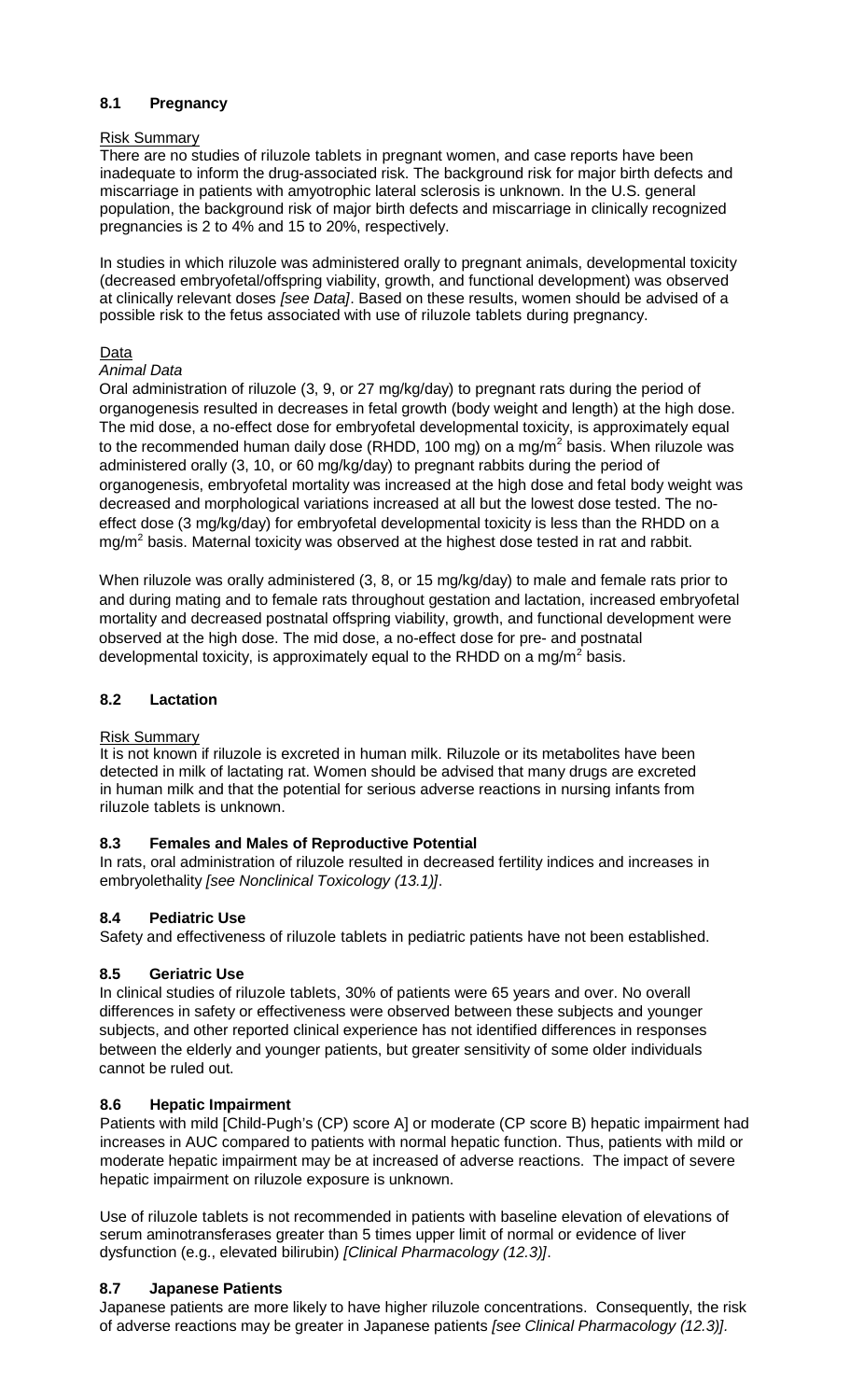#### <span id="page-4-0"></span>**10 OVERDOSAGE**

Reported symptoms of overdose following ingestion of riluzole tablets ranging from 1.5 to 3 grams (30 to 60 times the recommended dose) included acute toxic encephalopathy, coma, drowsiness, memory loss, and methemoglobinemia.

No specific antidote for the treatment of riluzole tablets overdose is available. For current information on the management of poisoning or overdosage, contact the National Poison Control Center at 1-800-222-1222 or [www.poison.org.](http://www.poison.org/)

#### **11 DESCRIPTION**

Riluzole is a member of the benzothiazole class. Chemically, riluzole is 2-amino-6- (trifluoromethoxy)benzothiazole. Its molecular formula is  $C_8H_5F_3N_2OS$ , and its molecular weight is 234.2. Its structural formula is as follows:



Riluzole USP is a white to slightly yellow powder that is very soluble in dimethylformamide, dimethylsulfoxide and methanol; freely soluble in dichloromethane; sparingly soluble in 0.1 N HCl; and very slightly soluble in water and in 0.1 N NaOH. Riluzole tablets, USP is available as a capsule-shaped, white to off-white, film-coated, biconvex tablet for oral administration containing 50 mg of riluzole. Each tablet is debossed with "APO" on one side and "RI-50" on the other side.

#### **Inactive Ingredients**

**Core:** dibasic calcium phosphate dihydrate, croscarmellose sodium, magnesium stearate, microcrystalline cellulose.

**Film coating:** hypromellose, polyethylene glycol, talc, titanium dioxide.

# **12 CLINICAL PHARMACOLOGY**

#### **12.1 Mechanism of Action**

The mechanism by which riluzole exerts its therapeutic effects in patients with ALS is unknown.

#### **12.2 Pharmacodynamics**

The clinical pharmacodynamics of riluzole has not been determined in humans.

#### **12.3 Pharmacokinetics**

Table 2 displays the pharmacokinetic parameters of riluzole.

#### **Table 2. Pharmacokinetic Parameters of Riluzole**

| <b>Absorption</b>                       |                                                                                                                                                                                               |  |
|-----------------------------------------|-----------------------------------------------------------------------------------------------------------------------------------------------------------------------------------------------|--|
| Bioavailability (oral)                  | Approximately 60%                                                                                                                                                                             |  |
| Dose Proportionality                    | Linear over a dose range of 25 mg to 100 mg every 12<br>hours (1/2 to 2 times the recommended dosage)                                                                                         |  |
| Food effect                             | AUC $\downarrow$ 20% and C <sub>max</sub> $\downarrow$ 45% (high fat meal)                                                                                                                    |  |
| <b>Distribution</b>                     |                                                                                                                                                                                               |  |
| Plasma Protein Binding                  | 96% (Mainly to albumin and lipoproteins)                                                                                                                                                      |  |
| <b>Elimination</b>                      |                                                                                                                                                                                               |  |
| Elimination half-life                   | 12 hours (CV=35%)<br>• The high interindividual variability in the clearance of<br>riluzole is potentially attributable to variability of<br>CYP1A2. The clinical implications are not known. |  |
| Accumulation                            | Approximately 2-fold                                                                                                                                                                          |  |
| Metabolism                              |                                                                                                                                                                                               |  |
| Fraction metabolized (% dose)           | At least 88%                                                                                                                                                                                  |  |
| Primary metabolic pathway(s) [in vitro] | • Oxidation: CYP1A2<br>• Direct and sequential glucoronidation: UGT-HP4                                                                                                                       |  |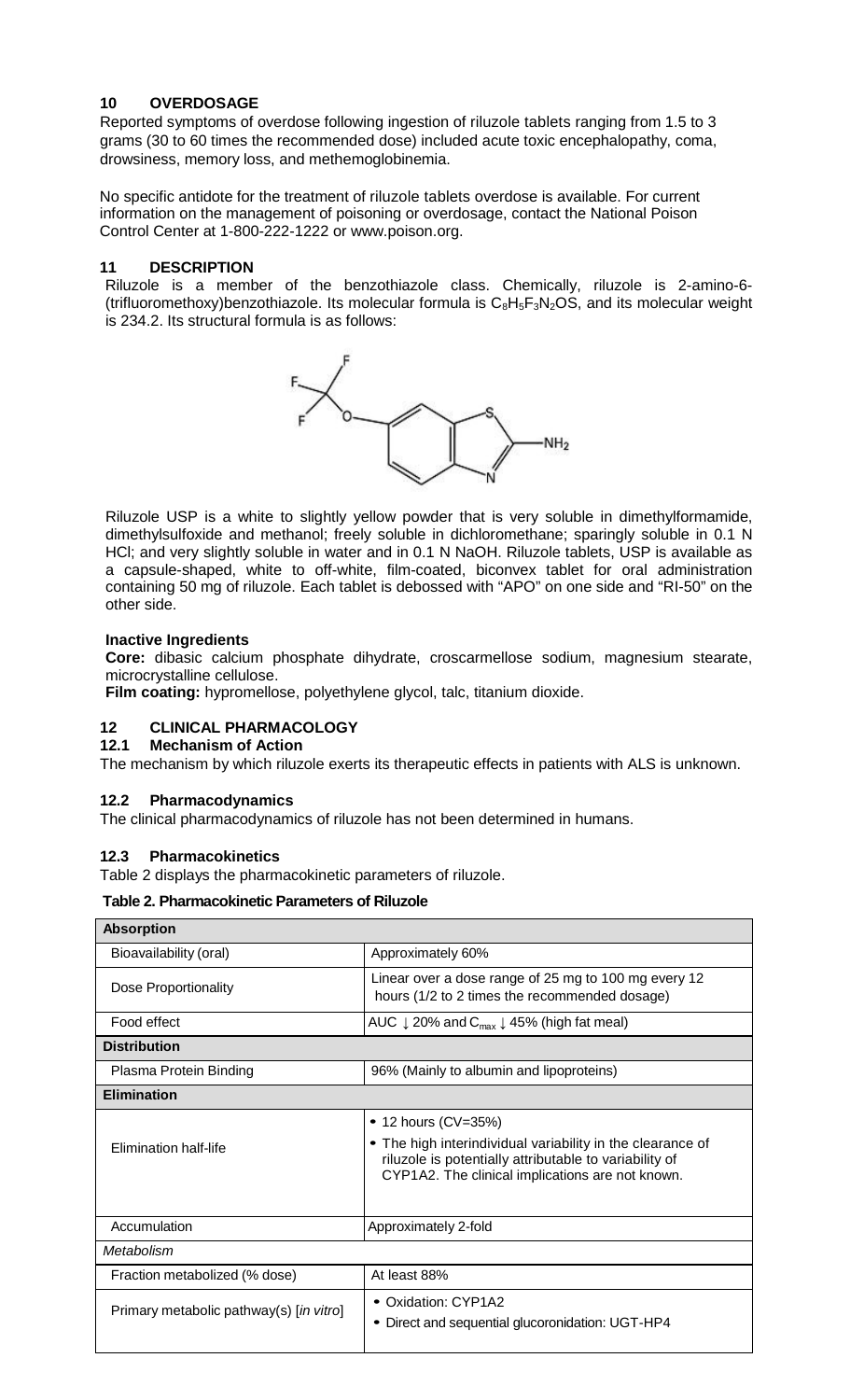<span id="page-5-0"></span>

| <b>Active Metabolites</b>             | Some metabolites appear pharmacologically active in vitro,<br>but the clinical implications are not known. |
|---------------------------------------|------------------------------------------------------------------------------------------------------------|
| Excretion                             |                                                                                                            |
| Primary elimination pathways (% dose) | $\bullet$ Feces: 5%<br>• Urine: 90% (2% unchanged riluzole)                                                |

#### **Specific Populations**

#### *Hepatic Impairment*

Compared with healthy volunteers, the AUC of riluzole was approximately 1.7-fold greater in patients with mild chronic hepatic impairment (CP score A) and approximately 3-fold greater in patients with moderate chronic hepatic impairment (CP score B). The pharmacokinetics of riluzole have not been studied in patients with severe hepatic impairment (CP score C) *[see Use in Specific Populations (8.6)]*.

#### *Race*

The clearance of riluzole was 50% lower in male Japanese subjects than in Caucasian subjects, after normalizing for body weight *[see Use in Specific Populations (8.7)]*.

#### *Gender*

The mean AUC of riluzole was approximately 45% higher in female patients than male patients.

#### *Smokers*

The clearance of riluzole in tobacco smokers was 20% greater than in nonsmokers.

#### *Geriatric Patients and Patients with Moderate to Severe Renal Impairment*

Age 65 years or older, and moderate to severe renal impairment do not have a meaningful effect on the pharmacokinetics of riluzole. The pharmacokinetics of riluzole in patients undergoing hemodialysis are unknown.

#### **Drug Interaction Studies**

#### *Drugs Highly Bound To Plasma Proteins*

Riluzole and warfarin are highly bound to plasma proteins. *In vitro*, riluzole did not show any displacement of warfarin from plasma proteins. Riluzole binding to plasma proteins was unaffected by warfarin, digoxin, imipramine and quinine at high therapeutic concentrations *in vitro*.

#### **13 NONCLINICAL TOXICOLOGY**

## **13.1 Carcinogenesis, Mutagenesis, Impairment of Fertility**

#### **Carcinogenesis**

Riluzole was not carcinogenic in mice or rats when administered for 2 years at daily oral doses up to 20 and 10 mg/kg/day, respectively, which are approximately equal to the recommended human daily dose (RHDD, 100 mg) on a mg/m<sup>2</sup>basis.

#### **Mutagenesis**

Riluzole was negative in *in vitro* (bacterial reverse mutation (Ames), mouse lymphoma *tk*, chromosomal aberration assay in human lymphocytes), and *in vivo* (rat cytogenetic and mouse micronucleus) assays.

N-hydroxyriluzole, the major active metabolite of riluzole, was positive for clastogenicity in the *in vitro* mouse lymphoma *tk* assay and in the *in vitro* micronucleus assay using the same mouse lymphoma cell line. N-hydroxyriluzole was negative in the HPRT gene mutation assay, the Ames assay (with and without rat or hamster S9), the *in vitro* chromosomal aberration assay in human lymphocytes, and the *in vivo* mouse micronucleus assay.

#### Impairment of Fertility

When riluzole (3, 8, or 15 mg/kg) was administered orally to male and female rats prior to and during mating and continuing in females throughout gestation and lactation, fertility indices were decreased and embryolethality was increased at the high dose. This dose was also associated with maternal toxicity. The mid dose, a no-effect dose for effects on fertility and early embryonic development, is approximately equal to the RHDD on a mg/m<sup>2</sup> basis.

#### **14 CLINICAL STUDIES**

The efficacy of riluzole tablets was demonstrated in two studies (Study 1 and 2) that evaluated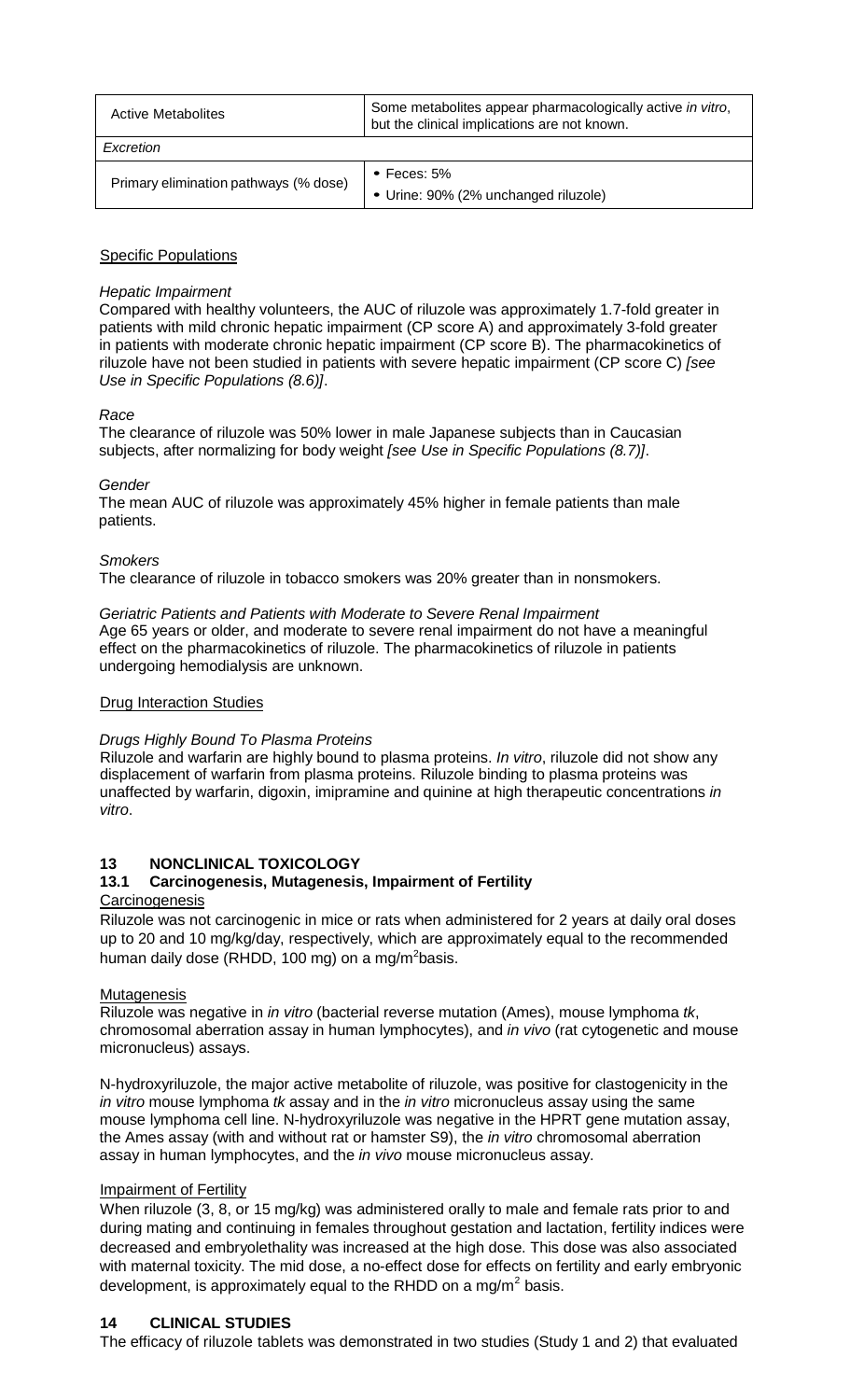riluzole tablets 50 mg twice daily in patients with amyotrophic lateral sclerosis (ALS). Both studies included patients with either familial or sporadic ALS, a disease duration of less than 5 years, and a baseline forced vital capacity greater than or equal to 60% of normal.

Study 1 was a randomized, double-blind, placebo-controlled clinical study that enrolled 155 patients with ALS. Patients were randomized to receive riluzole tablets 50 mg twice daily (n=77) or placebo (n=78) and were followed for at least 13 months (up to a maximum duration of 18 months). The clinical outcome measure was time to tracheostomy or death.

The time to tracheostomy or death was longer for patients receiving riluzole tablets compared to placebo. There was an early increase in survival in patients receiving riluzole tablets compared to placebo. Figure 1 displays the survival curves for time to death or tracheostomy. The vertical axis represents the proportion of individuals alive without tracheostomy at various times following treatment initiation (horizontal axis). Although these survival curves were not statistically significantly different when evaluated by the analysis specified in the study protocol (Logrank test p=0.12), the difference was found to be significant by another appropriate analysis (Wilcoxon test p=0.05). As seen in Figure 1, the study showed an early increase in survival in patients given riluzole tablets. Among the patients in whom the endpoint of tracheostomy or death was reached during the study, the difference in median survival between the riluzole tablets 50 mg twice daily and placebo groups was approximately 90 days.



**Figure 1. Time to Tracheostomy or Death in ALS Patients in Study 1 (Kaplan-Meir Curves)**

Study 2 was a randomized, double-blind, placebo-controlled clinical study that enrolled 959 patients with ALS. Patients were randomized to riluzole tablets 50 mg twice daily (n=236) or placebo (n=242) and were followed for at least 12 months (up to a maximum duration of 18 months). The clinical outcome measure was time to tracheostomy or death.

The time to tracheostomy or death was longer for patients receiving riluzole tablets compared to placebo. Figure 2 displays the survival curves for time to death or tracheostomy for patients randomized to either riluzole tablets 100 mg per day or placebo. Although these survival curves were not statistically significantly different when evaluated by the analysis specified in the study protocol (Logrank test p=0.076), the difference was found to be significant by another appropriate analysis (Wilcoxon test p=0.05). Not displayed in Figure 2 are the results of riluzole tablets 50 mg per day (one-half of the recommended daily dose), which could not be statistically distinguished from placebo, or the results of riluzole tablets 200 mg per day (two times the recommended daily dose), which were not distinguishable from the 100 mg per day results. Among the patients in whom the endpoint of tracheostomy or death was reached during the study, the difference in median survival between riluzole tablets and placebo was approximately 60 days.

Although riluzole tablets improved survival in both studies, measures of muscle strength and neurological function did not show a benefit.

#### **Figure 2. Time to Tracheostomy or Death in ALS Patients in Study 2 (Kaplan-Meir Curves)**